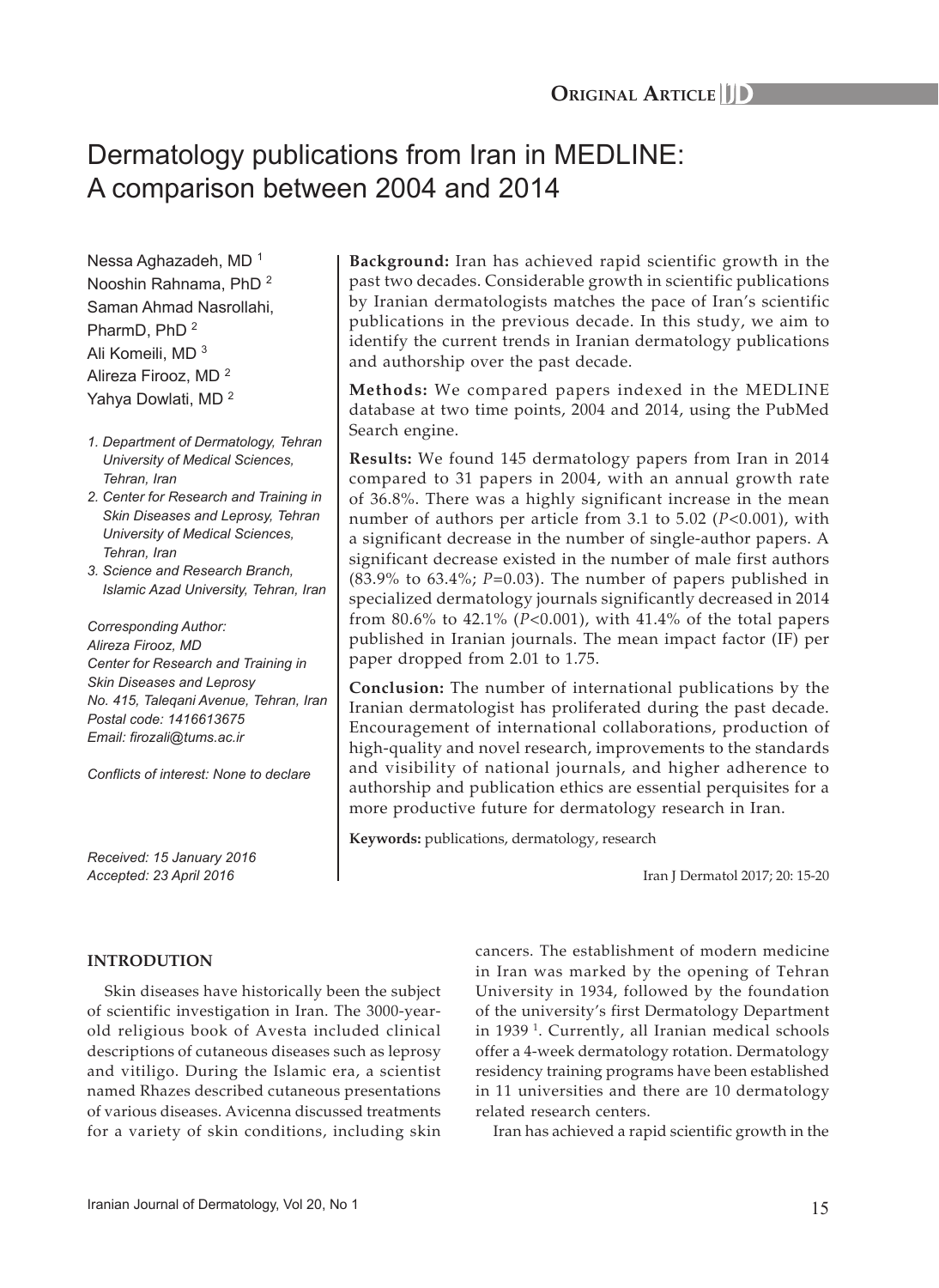past two decades. Iran's scientific output increased 18-fold between 1996 and 2008, from 736 published papers to 13238 <sup>2</sup> . Scientific output has grown 11 times faster in Iran than the world average - a higher growth rate compared to other countries  $3$ . The science and technology publications' yearly growth rate of 25% show that Iran is doubling its total output every three years. There has been considerable growth in the number of publications by Iranian dermatologists which match the fast pace of Iran's publications in the previous decade <sup>4</sup> .

We previously reported on the contribution of Iran to dermatology literature in a review of MEDLINE-indexed articles from January 1964 to December 2004<sup>5</sup>. In order to evaluate the trend of dermatology publications and authorship from Iran in the past decade, we have compared papers indexed in the MEDLINE database at two time points: 2004 and 2014. The results of this search will help identify the current trends of Iranian dermatology publications in terms of quality and quantity over the past decade, yield insight into major areas of strength and weakness, and provide guidance on strategies to improve scientific visibility and impact.

#### **MATERIALS AND METHODS**

We electronically searched the MEDLINE database using the PubMed search engine for articles published from January 2004 to December 2004 as well as from January 2014 to December 2014. We used "Iran OR the names of all of the Universities of Medical Sciences in Iran" as keywords or affiliations, and the MeSH terms of "skin and connective tissue diseases" or "integumentary system". All retrieved articles were individually reviewed. This study included articles authored by at least one individual affiliated with a dermatology department and/or research center in Iran. We recorded the publication type and subject, number and affiliations of authors, journal impact factor (IF), and the first and corresponding authors' gender and institutional affiliations. The data were statistically analyzed by IBM SPSS Statistics (IBM Corp., Armonk, NY, USA) version 20. Chi-square and independent sample t-tests were used when applicable. *P*<0.05 was considered statistically significant.

### **RESULTS**

We located 145 dermatology papers from Iran in 2014 compared to 31 papers in 2004, which reflected an annual growth rate of 36.8% in dermatology publications. There was a highly significant increase in the mean number of authors per article from 3.1 to 5.02 (Table 1). We observed a significant decrease in the number of singleauthor papers from 29% to 3.4%. The number of publication with multiple authors (>6) and the number of institutional affiliations per article also showed significant increases. There was a significant decrease in the number of male first authors, with a marginally significant increase in the proportion of female first authors (from 16.1% to 34.5%). Although we observed the same trend for corresponding authors, this finding was not statistically significant. The proportion of papers with international collaborating authors did not show a significant change in 2014 (9.7% versus 10.3%). While the most frequent type of publications were case reports (32.2%) and original research papers (32.2%) in 2004, the proportion of original research papers clearly increased in 2014, comprising 72.4% of all publications. There was a trend towards an increase in the proportion of clinical trials from 12.9% to 25.5%, with a considerable increase in randomized clinical trials (15.9%). However, the former did not reach a level of statistical significance. The proportion of review articles showed a significant decrease from 19.3% to 4.1%.The most common paper topics in 2014 were leishmaniasis (11.7%), blistering diseases (7.6%), and psoriasis (6.9%) compared to leishmaniasis (19.3%) and therapeutics (12.9%) in 2004.

The most frequent publishing journals in 2004 were the International Journal of Dermatology with 10 (32.2%) and BMC Dermatology with 4 (12.9%) papers. The highest number of papers in 2014 were published by Advanced Biomedical Research with 14 (9.6%), Acta Medica Iranica with 13 (9%), and Indian journal of Dermatology with 10 (6.9%) papers (Table 2). The number of papers published in specialized dermatology journals significantly decreased in 2014, from 80.6% to 42.1%. The proportion of articles published in high-impact international journals (IF ≥3) changed from 4 (12.9%) to 12 (8.27%) papers. The mean IF per paper also declined from 2.01 to 1.75. No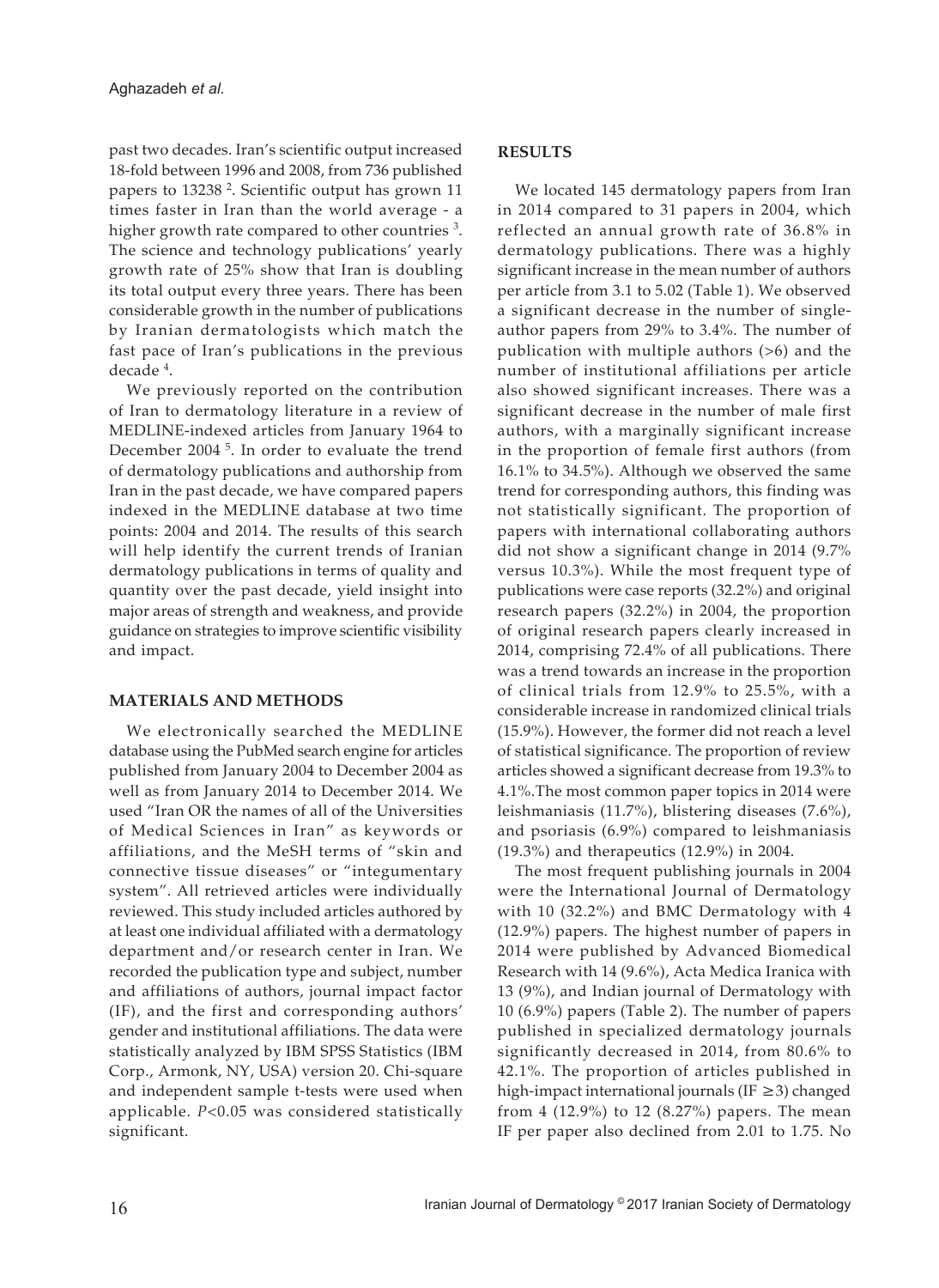**Table 1.** Characteristics and comparison of dermatology publications from Iran in 2004 and 2014 on authors' number and gender, article type, and subject.

|                                   | 2004 (%)                 | 2014 (%)                 | P            |
|-----------------------------------|--------------------------|--------------------------|--------------|
| Number of publications            | 31                       | 145                      |              |
| Number of authors                 |                          |                          |              |
| $\mathbf{1}$                      | 9(29)                    | 5(3.4)                   | < 0.001      |
| $\overline{1} - 5$                | 19 (61.3)                | 92 (63.4)                | 0.83         |
| $\geq 6$                          | 3(9.7)                   | 48 (33.1)                | 0.008        |
| Mean                              | 3.1                      | 5.02                     | < 0.001      |
| Number of affiliations            |                          |                          |              |
| $\mathbf{1}$                      | 20 (64.5)                | 32 (22)                  | < 0.001      |
| $1 - 3$                           | 9(29)                    | 71 (49)                  | 0.04         |
| $\geq 4$                          | 2(6.45)                  | 42 (29)                  | 0.006        |
| Number of international authors   | 3(9.7)                   | 15(10.3)                 | $\mathbf{1}$ |
| First author gender               |                          |                          |              |
| Male                              | 26 (83.9)                | 92 (63.4)                | 0.03         |
| Female                            | 5(16.1)                  | 50(34.5)                 | 0.05         |
| Unknown                           | $\overline{\phantom{0}}$ | 3(2.1)                   |              |
| Corresponding author gender       |                          |                          |              |
| Male                              | 23 (64.2)                | 86 (59.3)                | 0.15         |
| Female                            | 7(22.6)                  | 60 (41.4)                | 0.07         |
| Unknown                           | 1(3.2)                   | 3(2.1)                   |              |
| Type of article                   |                          |                          |              |
| Case series*                      | 1(3.2)                   | 0                        | 0.2          |
| Case report                       | 10 (32.2)                | 32(22.1)                 | 0.008        |
| Review                            | 6(19.3)                  | 6(4.1)                   |              |
| Letter                            | 0                        | 2(1.4)                   | < 0.001      |
| Original research**               | 10(32.2)                 | 105 (72.4)               | 0.16         |
| <b>Clinical Trials</b>            | 4(12.9)                  | 37 (25.5)                |              |
| Type of clinical trials*          |                          |                          |              |
| Uncontrolled trial                | 1(3.2)                   | 4(2.7)                   | 1.0          |
| <b>Controlled Clinical trials</b> | 3(9.7)                   | 10(6.9)                  | 0.591        |
| Randomized controlled trial       | $\mathbf 0$              | 23 (15.9)                | 0.015        |
| Papers Topics                     |                          |                          |              |
| <b>Miscellaneous</b>              | 6(19.3)                  | 31(21.4)                 |              |
| Leishmaniasis                     | 6(19.3)                  | 17(11.7)                 |              |
| <b>Blistering diseases</b>        |                          | 11(7.6)                  |              |
| Treatment                         | 4(12.9)                  | $\overline{\phantom{a}}$ |              |
| Psoriasis                         | 3(9.7)                   | 10(6.9)                  |              |
| Cancer                            | ä,                       | 8(5.51)                  |              |
| Vitiligo                          | 2(6.4)                   | 7(4.8)                   |              |
| Lichen planus                     | 2(6.4)                   | $\overline{\phantom{0}}$ |              |
| Drug Reaction                     | 2(6.4)                   | $\frac{1}{2}$            |              |
| Laser                             | 2(6.4)                   | $\overline{a}$           |              |

\*The number of patients less than 10 was considered as case-series and over 10 was considered as uncontrolled clinical trial. \*\*Original research defined as all peer-reviewed scientific publication types excluding case reports, case series, letter to editors, short/brief reports, and narrative reviews.

Iranian journals were indexed in Medline in 2004, however in 2014, 41.4% of all publications were published in national journals.

The most frequent affiliations in 2004 publications included the Department of Dermatology, Shiraz University of Medical Sciences (11 papers) followed by the Department of Dermatology, Tehran University of Medical Sciences (4 papers); Center

for Research and Training in Skin Diseases and Leprosy, Tehran University of Medical Sciences (3 papers); and the Department of Dermatology, Isfahan University of Medical Sciences (3 papers). However in 2014, the most frequent affiliations included the Department of Dermatology, Tehran University of Medical Sciences with 22 publications followed by Skin Diseases and Leishmaniasis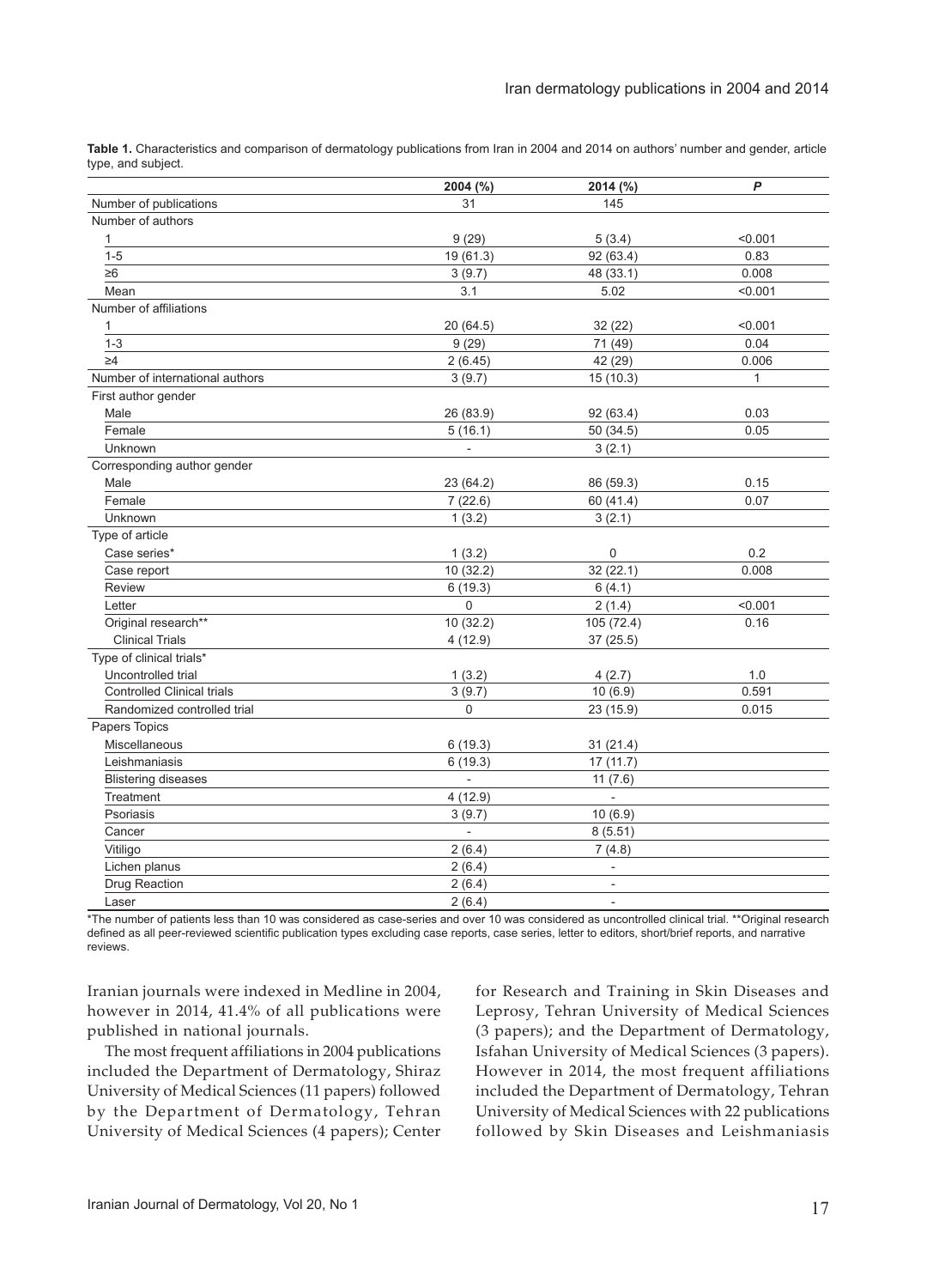**Table 2.** Characteristics and comparison of the publishing journals in 2004 and 2014.

|                                                           | $2004$ (%) | 2014 (%)      | Indexing database and Impact<br>factor (2013) |
|-----------------------------------------------------------|------------|---------------|-----------------------------------------------|
| Publishing Journal                                        |            |               |                                               |
| International Journal of Dermatology                      | 10(32.2)   |               | 1.227                                         |
| <b>BMC Dermatology</b>                                    | 4(12.9)    |               | Open Access, PubMed, Scopus                   |
| Dermatologic Surgery                                      | 2(6.4)     |               | 2.467                                         |
| Dermatology Online Journal                                | 2(6.4)     |               | Open Access, PubMed, Scopus                   |
| Autoimmunity                                              | 2(6.4)     |               | 2.754                                         |
| International Immunopharmacology                          | 2(6.4)     |               | 2.711                                         |
| Advanced Biomedical Research                              |            | 14 (9.6)      | Open Access, PubMed                           |
| Acta Medica Iranica                                       |            | 13(9)         | Open Access, PubMed                           |
| Indian Journal of Dermatology                             |            | 10(6.9)       | PubMed                                        |
| Indian Journal of Dermatology, Venereology and Leprology  |            | 5(3.4)        | 1.325                                         |
| Iranian Red Crescent Medical Journal                      |            | 5(3.4)        | 0.333                                         |
| Journal of Dermatological Treatment                       |            | 5(3.4)        | 1.764                                         |
| Papers published in specialized dermatology journals      | 25(80.6)   | 61 $(42.1)^*$ |                                               |
| Papers published in journals with an impact factor (IF)≥3 | 4(12.9)    | $12(8.27)$ ** |                                               |
| Mean impact factor                                        | 2.009      | 1.75          |                                               |
| Papers published in Iranian journals                      | 0          | 60 (41.4)     |                                               |

\**P*<0.0001, \*\* *P*=0.48.

Research Center, Isfahan University of Medical Sciences (20 papers); Skin Research Center, Shahid Beheshti University of Medical Sciences (19 papers); Center for Research and Training in Skin Diseases and Leprosy, Tehran University of Medical Sciences (18 papers); and Skin and Stem Cell Research Center, Tehran University of Medical Sciences (16 papers). Based on first and corresponding author affiliations only, the most common affiliation institutions were the Department of Dermatology, Shiraz University of Medical Sciences in 2004 (10 and 11 affiliations, respectively). In 2014, the most common first authors' institutional affiliation was the Department of Dermatology, Tehran University of Medical Sciences (8 affiliations) and the most frequent corresponding authors' institutional affiliations were the Department of Dermatology, Jahrom University of Medical Sciences (5 affiliations); Skin Research Center, Shahid Beheshti University of Medical Sciences (5 affiliations); and Molecular Dermatology Research Center, Shiraz University of Medical Sciences (5 affiliations).

#### **DISCUSSION**

In this study, we assessed and compared the characteristics of the Iranian dermatology publications indexed in MEDLINE at two time points one decade apart in an attempt to establish the current trends in publishing journals and authorships. Our results suggested a substantial increase in dermatology publications from Iran at a growth rate higher than the general Iranian science and technology productivity rate. The increased numbers of specialized dermatology research centers, academic graduates, and residentsin-training in the past decade contributed to this growth in the quantity of papers. Notably, in recent years a more strict publication requirement has been implemented for academic promotion. On a bigger scale, the country's policy makers' efforts to facilitate researchers' access to the world's top academic resources and higher budget allocation for research and development also contributed to the rapid advancement <sup>4-7</sup>.

We observed specific trends in authorships patterns; there was a significant decrease of single-author articles and an increase in papers with multiple authors. This agreed with the global proliferation of multi-authorships in numerous medical and surgical research areas 8,9. The need for multicenter studies, overlapping areas of dermatology with many other specialties, and complexity of the research subjects have been main reasons for this tendency. However, international surveys show that along with the recent increase in the number of authors, the possibility for false, undeserved, gift, and ghost authorship may emerge, which potentially dilutes the accountability of the scientists and damages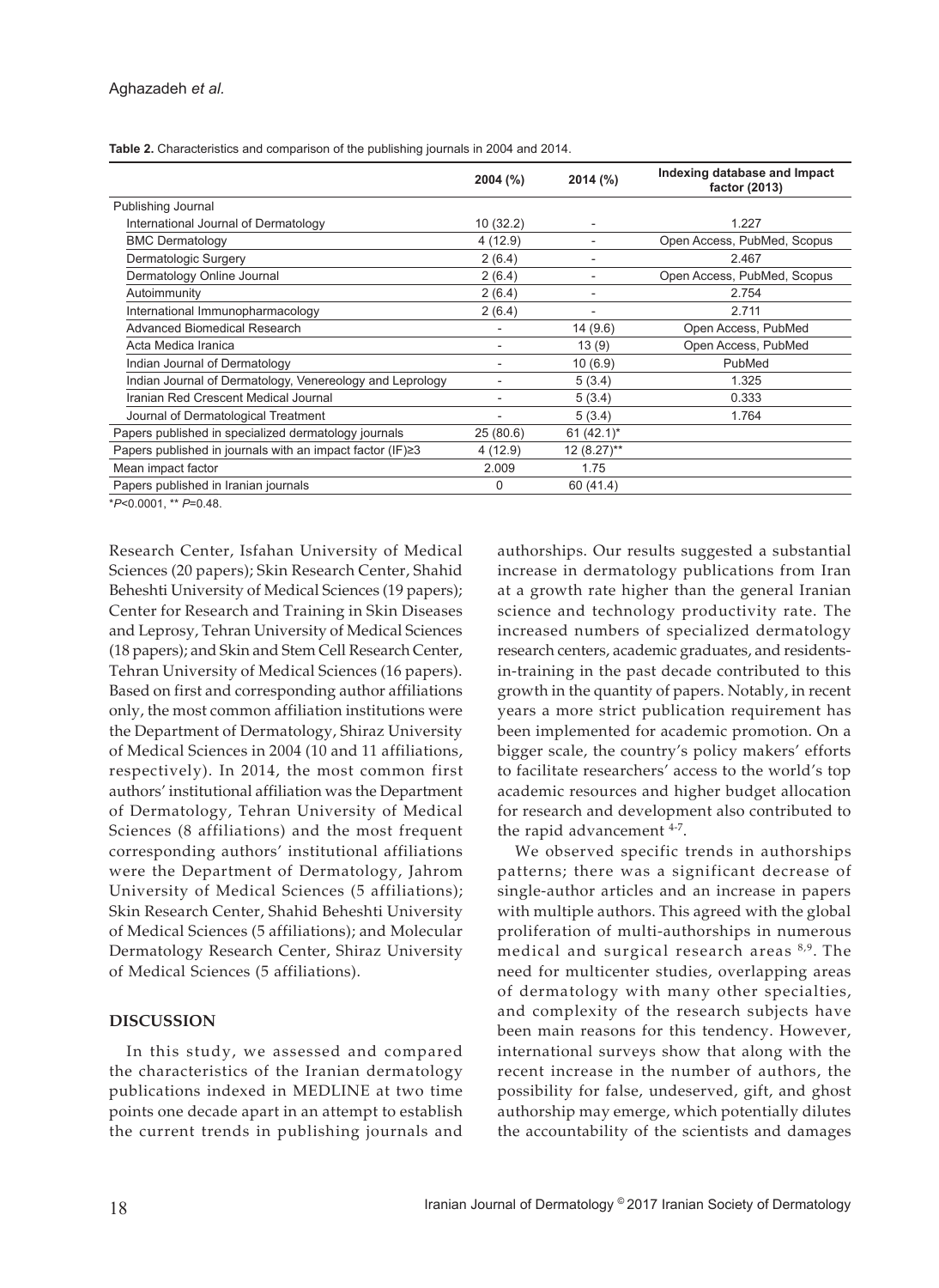the publication enterprise <sup>10,11</sup>. Strict adherence to authorship requirement consensus and ethics is required among academicians, researchers, journal editors, and reviewers to assure a standard of true and honest authorship in the field of dermatology.

There was a significant increase in the proportion of female first authors. There was no data on the number of male and female dermatologists who graduated in 2004-2014; therefore, the increase in female dermatologists might be responsible for this finding. Gender inequality in scientific research and scholarly publications has remained a worldwide challenge for policy-makers and the scientific community at large. Despite the increased number of female scientists and those in major academic positions, women continue to be under-represented in scientific literature<sup>12</sup>. The current prevalence of women in the Iranian dermatology workforce and subsequent possession of leading academic and research positions can potentially result in the closure of the gender gap in Iran. A dilution in gender inequality in dermatology authorship has been internationally observed as well <sup>13</sup>.

Despite the exceptional increase in the quantity of the published papers from Iran, the trends observed in the quality and impact of the publications was not encouraging. A lower number of high-impact international publications and the decline in mean IF per paper indicated lower overall publication quality. Major reasons have included a decrease in the number of international contributions, higher number of papers in general medical journals compared to specific dermatology journals, and increase in papers published in national and local journals. It is generally known that international collaboration influences publication success and leads to production of novel and high-quality research<sup>14</sup>. It can be inferred that the Iranian Dermatology Society underperformed in its vast potential to scientifically interact with the global community in this area. We have observed a decline in the proportion of review articles in 2014. The current policy of the Ministry of Health and Education states that it only gives academic and promotion credits to author(s) of review articles when at least three previously published papers by the author(s) are cited in the review paper. The merit of this strategy is that it provides exclusive advantage to the highly acclaimed scholars with substantial research contribution in the field to

author a review article. However, in the long run, it leads to a decreased number of these publications as younger authors with novel findings and publications in a specific area of science may not be motivated to present their findings as review papers.

Advanced Biomedical Research and Acta Medica Iranica were the leading publishing journals in 2014 both Iranian, PubMed-indexed, open access journals in general medicine. The former's editorial office is based at Isfahan University of Medical Sciences and has published 14 papers from the Department of Dermatology of this university (out of 14 overall dermatology papers). The latter is the official journal of the Faculty of Medicine, Tehran University of Medical Sciences. This journal published 5 out of 13 dermatology papers from the Department of Dermatology of the same university. The increase in Iranian medical journals and their warm reception by scholar dermatologists is a positive development; however, it should not compromise or replace the production and publication of highquality research papers in prestigious, leading international dermatology journals. Iranian scientific and technology publications continue to globally underperform in citation, impact, and visibility <sup>4</sup> . Publishing in local journals with low placement could limit accessibility and readability of Iranian dermatologists' work and experience for the international community. The political and economic sanctions imposed on Iran have led to restrictions and embargo of scientific Iranian publications by a number of academic publishers, which subsequently directed the researchers to publish in national journals 15,16. The effect of the financial crisis over the past few years and its inevitable influence on research budget allocation and financial support of projects should not be underestimated. We have not assessed the number of paper citations. Although citation number is a better indicator of scientific impact, it is a lagging indicator. Therefore, more long-term studies are required to correctly identify such items.

In conclusion, the number of international publications by Iranian dermatologists has proliferated during the past decade with a specific trend towards multi-institutional and multi-authored publications, and higher influence by women scholars. Encouraging international collaborations, production of high-quality and